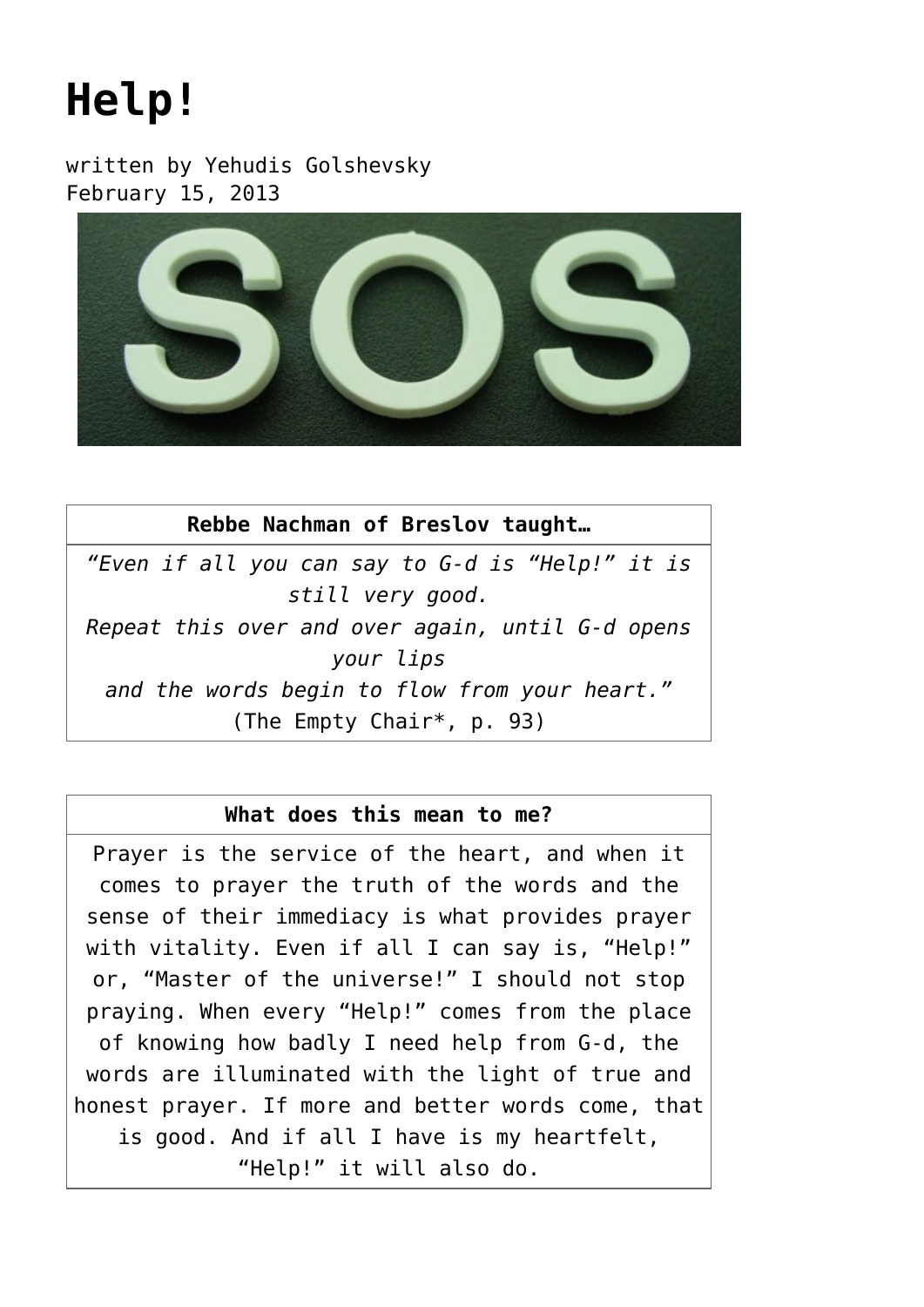## **A prayer:**